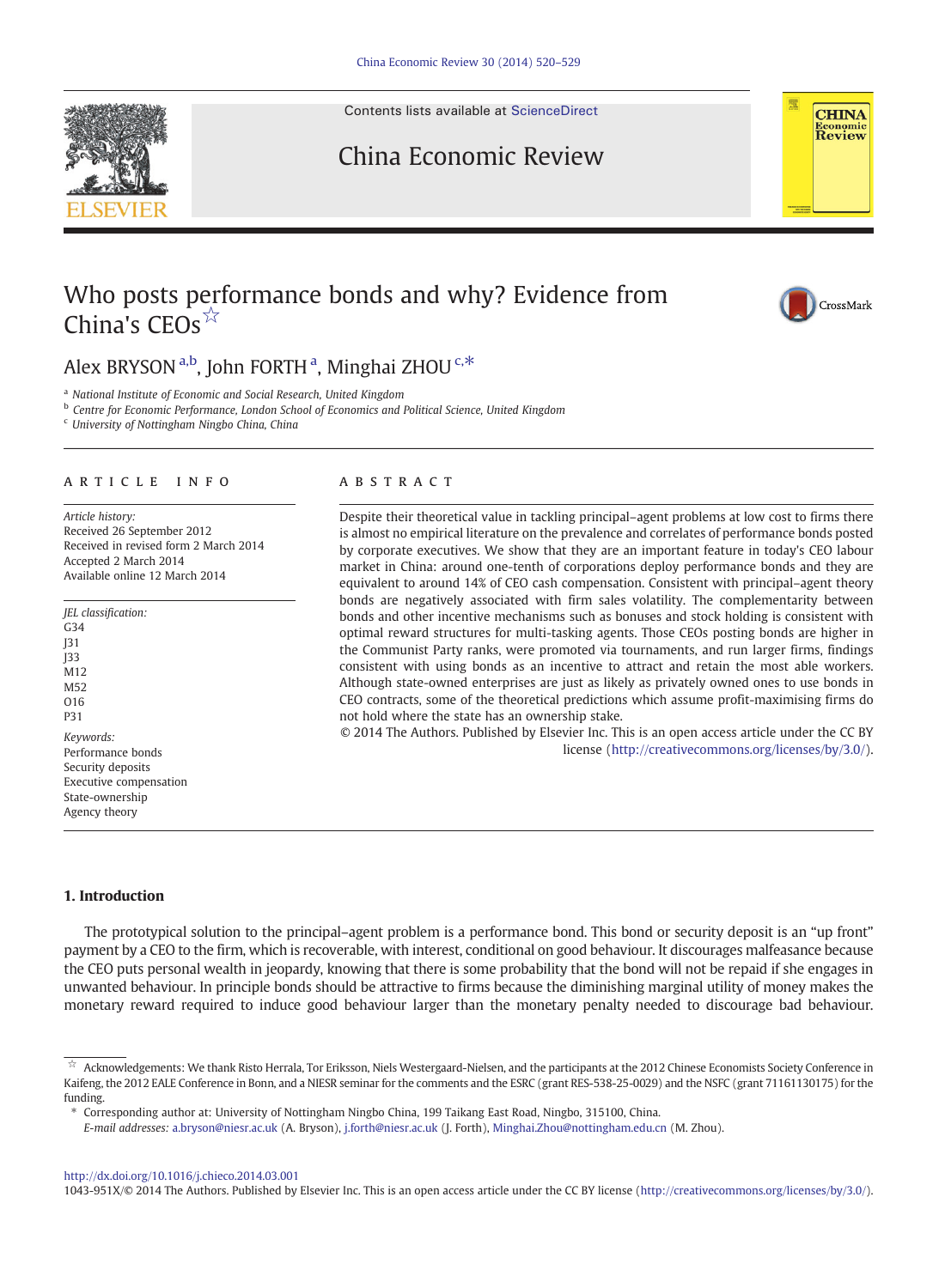Nevertheless, the principal–agent literature has largely ignored bonds, instead focusing almost exclusively on monetary rewards for good performance. Almost nothing is known about the incidence of performance bonds, the circumstances in which they are paid, the sorts of executives who pay bonds, how bonds relate to other aspects of executive compensation, and their implications for workers and firms. We are able to fill this gap in the literature using unique data on Chinese corporations which contains information on whether performance bonds are paid and the size of those bonds.

It turns out that performance bonds are relatively common, covering just over one-in-ten CEOs working in Chinese firms. In 2003, when our survey data were collected, their mean (median) value was equivalent to 215 (71) per cent of the mean (median) wage of workers, or 14 (6) per cent of the cash compensation received by the CEO of a listed corporation. They are therefore an important but hitherto overlooked component of the way in which CEOs in China are paid. We show that their correlates are consistent with propositions from principal–agent and incentive theories, especially in private sector firms.

In Section 2 we present the theory and sparse empirical evidence on the use of performance bonds. [Section 3](#page-2-0) identifies the hypotheses we test and [Section 4](#page-3-0) describes the data. [Section 5](#page-5-0) outlines our theoretical approach. [Section 6](#page-5-0) presents results and [Section 7](#page-7-0) concludes.

# 2. Theory and empirical evidence

Principals can choose to incentivise agents by penalising unwanted behaviour or rewarding desirable behaviour. The bulk of the recent theoretical and empirical literature has focused on the optimal means of rewarding desirable behaviour. In the case of corporate executives this has entailed careful examination of the role of stock holding, stock options, the elasticity of bonuses with respect to firm performance, and tournament prizes ([Murphy, 1999\)](#page-9-0). The explicit penalisation of unwanted behaviour is manifest through the dismissal threat and the threat of merger or acquisition which often puts incumbents' jobs in jeopardy. Early agency theorists proposed a third option for penalising agents, namely a performance bond (or security deposit). Principals may require agents to put personal wealth in jeopardy, up front, as a bond which is returned, with interest, if the norm of good behaviour is attained, or seized and the worker fired if not. One of the earliest models was [Becker and Stigler's \(1974\)](#page-9-0) model in which bonds were proposed as a means of protecting against bribing law enforcers.

Early agency theorists suggested that penalties were efficient incentives because the marginal utility of money means that the monetary reward required to induce good behaviour is larger than the monetary reward required to discourage bad behaviour ([Mirrlees, 1976](#page-9-0)). Furthermore a bond may have a greater incentive effect than a reward of similar size if, as predicted in prospect theory, agents may attach greater weight to the potential downside of loss than the upside of a similar gain [\(Kahneman & Tversky,](#page-9-0) [1979](#page-9-0)).

Bonds may also be valued by firms if, like performance pay, they induce worker self-selection ([Oyer & Schaefer, 2011:](#page-9-0) 1973). In a world where workers differ in their reliability, those posting a bond are signalling their reliability, which will be prized by the firm [\(Parsons, 1986](#page-9-0): 800–802). Incentive contracts also induce workers to sort on ability [\(Prendergast, 1999:](#page-9-0) 14–15; [Lazear,](#page-9-0) [1986](#page-9-0)). Empirical research suggests worker sorting on ability accounts for over half of the productivity gains arising from piece rate working ([Lazear, 2000](#page-9-0)). It is also possible that more able workers will accept performance bonds if they are more confident in meeting their contractual requirements.

In emerging market economies contracting parties are liable to rely more heavily on trust-based relations for contract enforcement. In China the trusting relations underpinning social and economic transactions are known as guanxi. Reliance on guanxi to enforce contracts is only possible where economic actors can tap into pre-existing networks, either in the firm (via internal appointments), the Communist Party, the family (via family ownership) or in smaller social circles (eg. smaller firms). Performance bonds can act as a substitute for these arrangements where they are unavailable to the firm. Indeed, according to [Fehr and List \(2004\)](#page-9-0) threats to penalise shirking via mechanisms such as bonds actually have the potential to engender trust-based relationships. In a laboratory experiment using CEOs as subjects, they find that the contracts liable to generate most trust are those with a clear threat component, but one which the principal chooses not to use. The contracts generating least trust are those in which the principal resorts to the threat: these generate lower trust than contracts in which the threat component is absent. The implication is that there is value in having a bond in place, but only if the bond does not need to be retained.

We are aware of only four studies which present empirical data on the prevalence and correlates of executive performance bonds. All four focus on the market for corporate executives in Chinese state owned enterprises (SoEs) in the 1980s, with three of them using the same data. [Groves, Hong, McMillan, and Naughton \(1995\)](#page-9-0) describe the emergence of a functioning labour market for executives in the 1980s. At the beginning of the period what the authors call the state's "industrial bureau" operated as principal in a "classic principal–agent relationship" (p. 880), acting essentially as a central human resource management structure for what are characterised as branches of a single enterprise, the state. But in the early 1980s the state introduced reforms "directed at improving the efficiency of enterprises by replacing direct control from above with managerial incentives" (p. 874). This entailed the gradual commercialisation of SoEs and their part privatisation, with key innovations including multi-year managerial contracts and experimentation with the auctioning of managerial contracts. Along with [Mengistae and Xu \(2004\),](#page-9-0) Groves et al. studied a sample of 769 SoEs in the 1980s and found bonds to be widespread in SoEs in the 1980s. Mengistae and Xu noted that the percentage of SoEs requiring performance bonds averaged 8% over the period 1980–1989, but fluctuated markedly, standing at over one-quarter by the end of this period. These two studies found that bonds were sizeable relative to executives'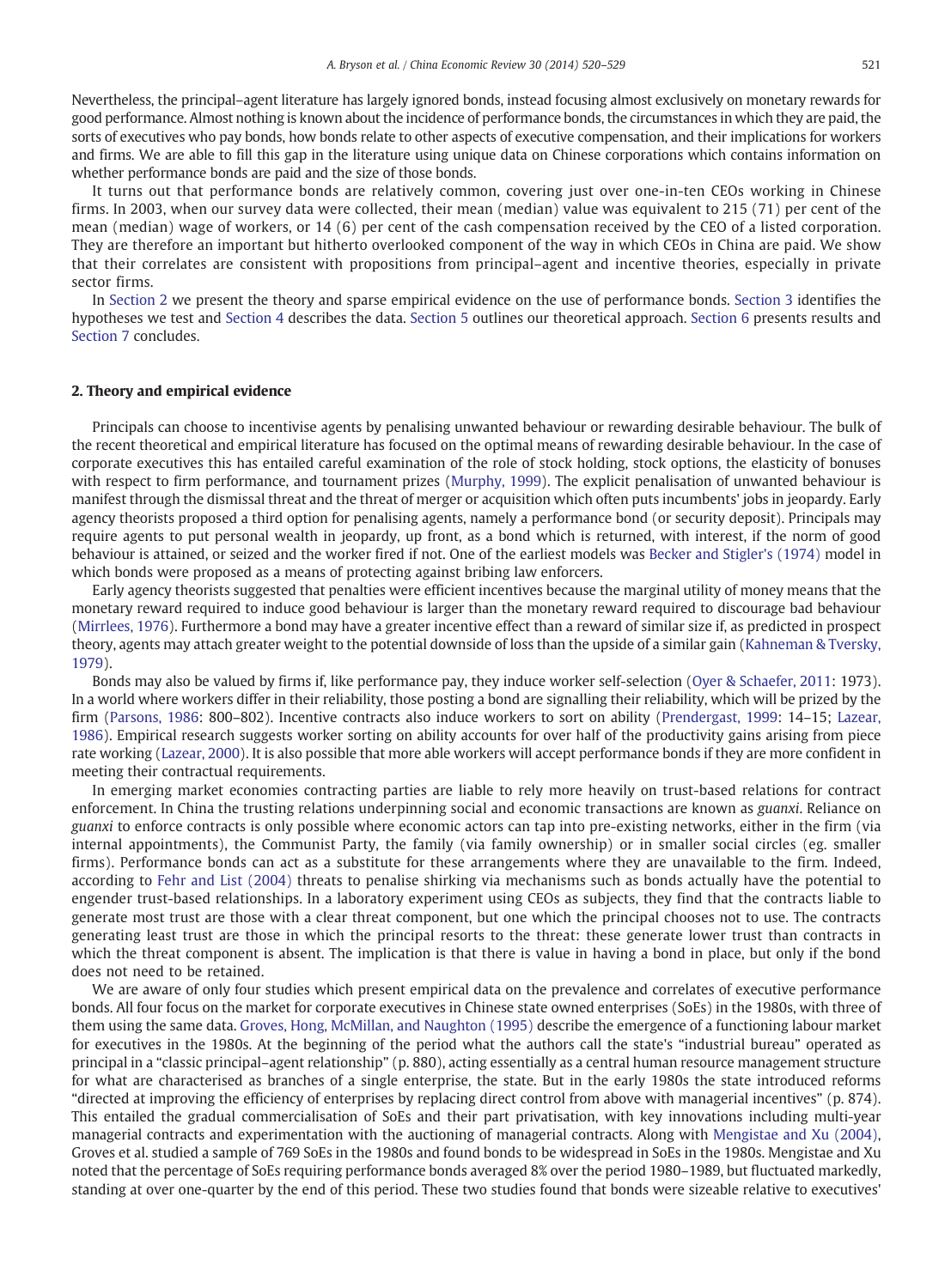<span id="page-2-0"></span>annual salaries, with a median value equivalent to roughly three times the average wage in the SoE sector. Groves et al. also noted anecdotal evidence that bonds were "genuinely at risk" (p. 879), thus offering a real threat to underperforming executives.<sup>1</sup>

[Bai and Xu \(2005\)](#page-9-0) also present evidence on the incidence and role of performance bonds in China's SoEs. Their data comprised a panel of contracts for 300 CEOs in manufacturing enterprises in four provinces in China in the late 1980s. Consistent with the two studies cited above, 16% of their CEOs posted bonds, often several times the value of their annual salaries.

[Shirley and Xu \(2001\)](#page-9-0) is the only paper which examines the effects of bonds on firm performance. Using the SoE panel data set used by [Groves et al. \(1995\) Shirley and Xu \(2001: 190\)](#page-9-0) find that bonds are crucial to the success of multi-incentive performance contracts for CEOs, since they appear to be a precondition for the success of these contracts in increasing firm productivity. They interpret this finding as supporting a key tenet of the principal–agent theory that incentive contracts are most effective when parties to the contract are able to signal their commitment to one another.

These papers are based on data from the 1980s which is confined to SoEs. This is unfortunate given the transformation of the Chinese economy in the meantime, a key feature being the growth of private sector enterprise following the state's massive privatisation programme ([Xu, 2011\)](#page-9-0). This privatisation of the economy has not simply led to a 'westernization' of incentive contracts however. In spite of the marketisation of the Chinese economy in recent years there are a number of ways in which the incentive options available to firms in China in the early 2000s differed somewhat from those used in the United States and Europe. CEO compensation in the United States was dominated by stock options. In Europe, a substantial proportion of total compensation was based on Long-term Incentive Plans (LTIPs), although share options have become increasingly important there too ([Conyon, Fernandes, Ferreira, Pedro, & Murphy, 2013\)](#page-9-0). In China, on the other hand, firms were unable to offer stock options until 2006 and the trading of stock holdings was tightly restricted until the early 2000s. Thus, cash compensation and bonuses constitute a greater proportion of total compensation in China than they do in the USA and Europe. These distinctive elements of executive compensation mean that it is instructive to consider again the role of bonds in CEO compensation in China.

# 3. Hypotheses

It is against this backdrop that we test five hypotheses on the correlates of CEO performance bonds in China. Our aim is to establish how significant performance bonds are in China's executive market today, and whether the incidence of bond contracts for executives in China can be explained using insights from principal–agent and incentive theories which dominate the literature on executive contracts in the Western literature. The data we use to test these hypotheses are described in [Section 4.](#page-3-0)

# 3.1. Bonds complement other managerial incentives

If bonds and incentive payments are simply alternative mechanisms for aligning the interests of agents with those of principals we might expect them to substitute for one another. [Groves et al. \(1995\)](#page-9-0) argue that when first used in China's SoEs in the 1980s bonds were analogous to stock options in the West "giving (executives) a stake in their firm's performance" (p. 888). They are thus conceived as "substituting for other managerial incentives found in established managerial labor markets" (p. 879) and were particularly valuable in the absence of a mature market in executives which might have enabled selection on merit based on a proven track-record. Groves et al. find that the elasticity of pay to firm performance is lower in SoEs with bonds, a finding they interpret as evidence supporting the proposition that bonds substitute for other incentives. [Mengistae and Xu \(2004\)](#page-9-0) confirm that pay–performance sensitivity is lower in SOEs requiring CEOs to post performance bonds "suggesting that bonds substituted pay–performance sensitivity as an incentive instrument" (p. 630).

However, in a multi-task environment CEOs may focus effort on rewarded tasks to the detriment of other job tasks [\(Holmström &](#page-9-0) [Milgrom, 1991](#page-9-0)). Firms may respond through the use of multiple schemes which can offset one another such that agents align their behaviour more closely with principals' objectives. [Bai and Xu \(2005\)](#page-9-0) present a theoretical framework in which they conceive of the CEO role as consisting of multiple tasks (those to improve firm performance; those to increase unobserved firm value; and those directed at private gain) which permits incentives to be either complements or substitutes. Using different data to [Groves et al. \(1995\)](#page-9-0) and [Mengistae and Xu \(2004\)](#page-9-0) they find that bonds are complementary to other incentives, notably pay sensitivity with respect to profitability and contract length.We test the complementarity between bonds and other managerial incentives in our more up-to-date sample covering SoEs and privately-owned firms.

# 3.2. Bond use is positively correlated with CEO control over firm performance

According to the principal–agent theory firms seek to achieve two competing objectives when devising executive compensation packages. First, they wish to incentivise the executive by tying his rewards to the firm's success. Second, because agents are assumed to be risk-averse (whereas the principal is risk neutral), firms offer insurance in the form of a fixed wage component, or a lower pay– performance elasticity [\(Rosen, 1990\)](#page-9-0). Where firms operate in volatile or unpredictable environments executives are likely to give greater weight to insurance as compared with settings in which firm performance more accurately reflects the CEO's efforts. We

<sup>1</sup> [Groves et al. \(1995\)](#page-9-0) illustrates how bonds can be perceived in different ways — as a stake in the firm, a market signalling device, or as a potential threat to earnings. Which particular aspect of the bond is emphasized in a particular setting is likely to depend on the context. Our investigation of bond use in China indicates that bond arrangements vary, not only in terms of the size of the deposit but also repayment schedules, and the executives covered. But in all instances the bond seems to retain the "threat" feature relevant to principal–agent theory.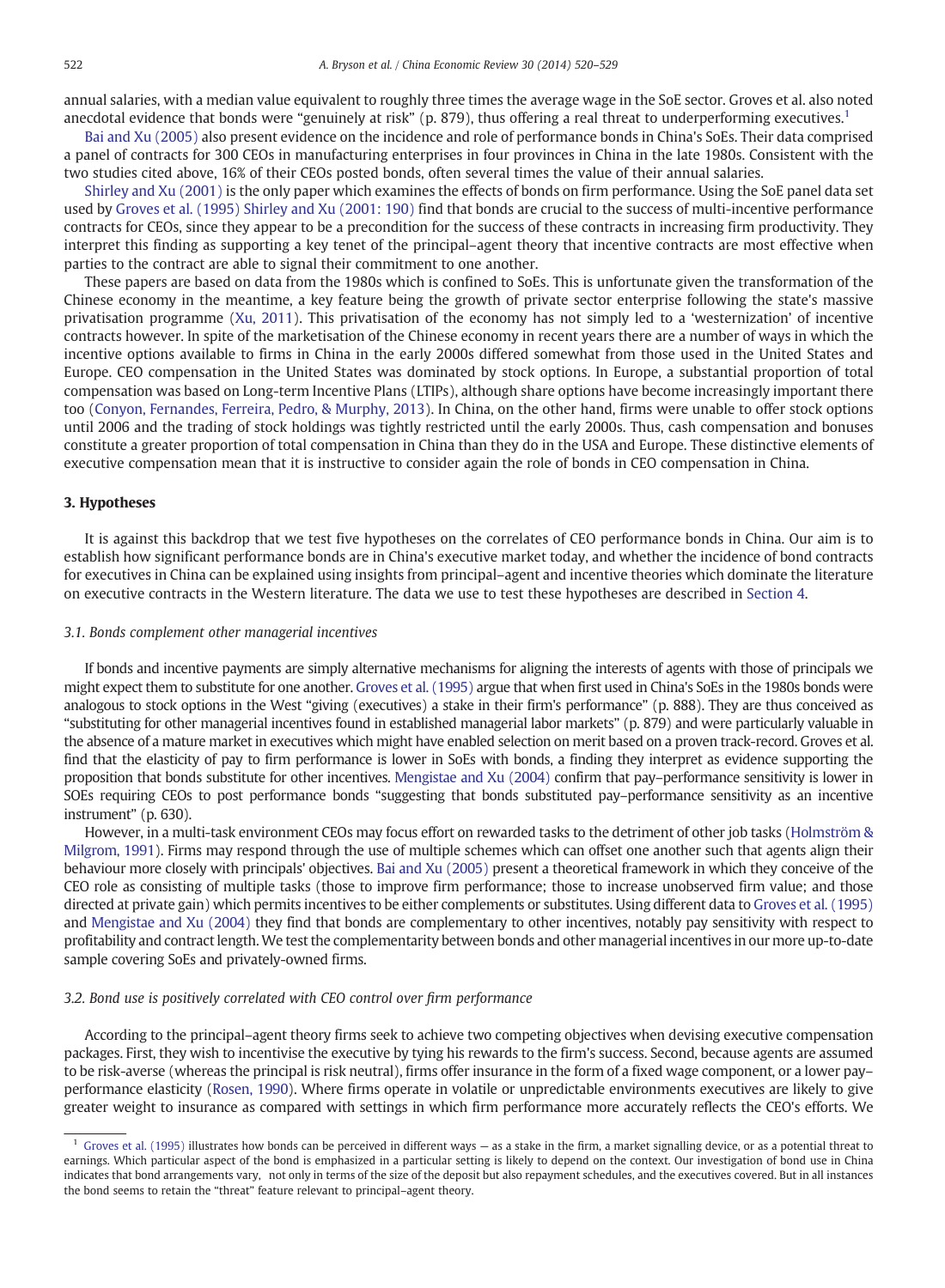<span id="page-3-0"></span>proxy volatility with the coefficient of variance for firm sales in the three years prior to the survey and test whether this is negatively correlated with bonding. We also use firm age as an indicator of lower uncertainty about a firm's future performance, the assumption being the firm and its executives have more information about the firm's market conditions the longer it has been trading. We therefore anticipate a positive correlation between firm age and performance bonds (see [Bai & Xu, 2005](#page-9-0): 529 for a similar argument in relation to pay–performance sensitivity).

A firm is unlikely to offer – and the executive is unlikely to accept – a contract linking his compensation to firm performance if the CEO lacks the autonomy to make decisions affecting firm performance. Thus we anticipate a positive association between performance bonds and CEO job autonomy.

# 3.3. Bonds are positively correlated with CEO ability

If performance bonds induce positive self-selection in terms of CEO ability, as discussed earlier, one might expect observable traits which are positively correlated with ability to be more prevalent among those CEOs posting bonds. These include higher education, as indicated by graduate status, and a higher status in the Communist Party. The latter occurs because Party promotions are generally based on merit and ability [\(Li, Liu, Zhang, & Ma, 2007](#page-9-0)).

According to [Rosen's \(1990\)](#page-9-0) marginal productivity theory the market will allocate the most talented executives to higher positions in larger firms because there is complementarity between executive talent and other workers' productivity. In hierarchical structures this talent is "magnified to greater effect by spreading it over longer chains-of-command and larger scales of operations" [\(Rosen, 1990:](#page-9-0)7). If we assume that the most talented executives are located in larger firms, and that bonds attract the most talented executives, we should expect a positive correlation between firm size and performance bonds.

# 3.4. Bonds are negatively correlated with market competition

The consequences of CEO shirking are potentially more serious for firms operating in highly competitive markets since the shortcomings of senior executives will quickly threaten firm survival and CEO dismissal. This reduces the CEO's incentive to shirk without the firm needing to incentivise his performance and monitor his actions [\(Hart, 1983\)](#page-9-0). We therefore expect bonds to be less prevalent in firms facing intense market competition.

# 3.5. Bonds will be modest relative to overall CEO compensation

[Becker \(1968\)](#page-9-0) maintains that the threat effect of any punishment is a function of size of the fine and the probability of detection. In [Becker's \(1968\)](#page-9-0) set-up (and [Fehr & List's, 2004](#page-9-0) discussed earlier) the efficacy of bonds depends to a large extent on the probability that the bond is not retained by the principal. Unfortunately there are no data on bond retention in our survey. Indeed, the only data on bond retention by the firm we are aware of relates to Chinese SoEs in the 1980s: [Shirley and Xu \(2001:](#page-9-0) [173\)](#page-9-0) say bonds were forfeited in 16% of cases.

There are a set of considerations that lead us to suspect that bonds will be modest in size, relative to CEO cash compensation, in China. First, sizeable bonds may dissuade applicants who could be beneficial to the corporation. For example, able applicants may be credit constrained, preventing them from applying for such posts. From the firm's perspective it may therefore be optimal for bonds to be modest in size to limit any potential adverse selection problem. Second, in emerging market settings such as China risk-averse workers may be concerned about moral hazard leading firms requiring bonds to renege on the agreement [\(Ritter &](#page-9-0) [Taylor, 1994](#page-9-0)). Third, where performance monitoring is imperfect, executives are more likely to fear misclassification as a shirker where bonds are sizeable, since misclassification could lead to bond forfeiture ([Harris & Raviv, 1979](#page-9-0)). Fourth if agents attach greater weight to the potential downside of loss than the upside of a similar gain, as predicted in prospect theory, bonds may be small relative to incentive payments for good performance. Finally, large bonds may attract risk-seeking executives, something that may not be optimal from the firm's perspective.<sup>2</sup> We examine the size of bonds relative to CEO compensation.

# 4. Data

We analyse World Bank Enterprise Data from the 2003 Investment Climate Survey [\(www.enterprisesurveys.org](http://www.enterprisesurveys.org)). This comprises a sample of 2400 enterprises from 18 cities (comprising 150 enterprises from 12 cities, and a further 100 from 6 cities). The survey is completed by the most senior manager at the establishment. In the survey the term "General Manager" is used instead of CEO because the term "Chief Executive Officer" was not in common usage in China at the time.

Collected in 2003, our data refer to a time point well after the initial commercialisation of SoEs in the early 1980s. An efficient labour market in executives is beginning to emerge at this point. Median tenure for CEOs in our data is 5 years and two-thirds of hires are external to the firm. Following large-scale privatisations in the 1980s and 1990s, the principal is no longer the "industrial bureau" portrayed by Groves et al. Although state ownership is still a significant factor for many firms in our data, it is not true for all. The survey covers all sectors of the economy, not just SoEs and, unlike many recent papers on CEO pay in China, it contains, but

<sup>&</sup>lt;sup>2</sup> [Malmendier and Tate \(2005\)](#page-9-0) point to the dangers of CEO overconfidence.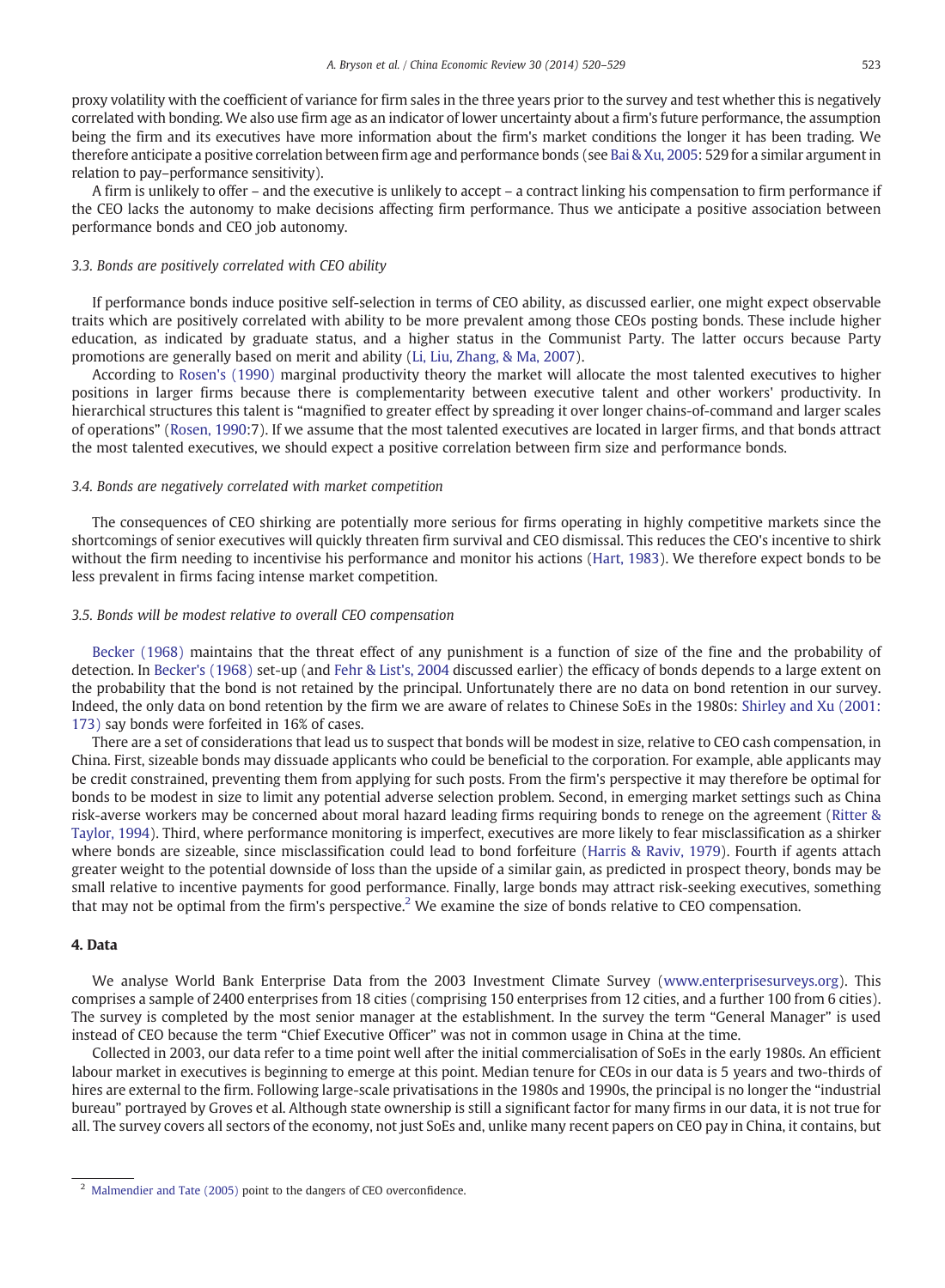is not confined to publicly listed companies. The mean state ownership stake for organizations in the survey was 22%, ranging from 63% in the one-third of organizations which were SoEs, a 20 per cent stake in public listed firms, one-sixth state ownership in cooperatives, and near-zero in privately held firms. Twenty-one per cent of corporations were majority state-owned, 12% were majority foreign-owned, and the remainder were majority domestically-owned.

We discuss key aspects of the data relevant to the testing of the five hypotheses outlined above. A fuller description of data items, together with their means and standard deviations, is presented in Appendix Table A1.

# 4.1. CEO compensation

We have two dependent variables. The first is whether the CEO posted a security deposit; the second is the amount of any deposit paid.<sup>3</sup> The survey also asks about other aspects of the CEO's compensation package, allowing us to see whether bonds are complements or substitutes for other incentive mechanisms [\(Hypothesis 1](#page-5-0)). First, the survey establishes whether the CEO has an incentive plan linking his income to firm performance and, if so, which measures of firm performance are used. Second, where there is an incentive plan the survey establishes the elasticity of the CEO's income with respect to firm performance. Third, it asks whether the CEO holds company stocks. Fourth, it establishes whether the CEO's wage is paid annually and is thus eligible for an annual bonus subject to good performance (the Chinese phrase being "Nian Xin Zhi").<sup>4</sup>

Our empirical approach is to establish the unconditional and conditional correlations between bonds and these other facets of CEO compensation. In addition, from other data sources we know the amount CEOs receive in cash compensation, thus allowing us to test [Hypothesis 5](#page-7-0) regarding the relative size of the bond.

#### 4.2. CEO control over firm performance

To test [Hypothesis 2](#page-6-0) we use three data items. To capture sales volatility we use the coefficient of variance in the firm's sales in the previous three years. A second measure of the predictability of the firm's performance is firm age as indicated by the number of years lapsed since it started up. The third measure is the CEO's job autonomy which is an additive scale running from zero to a possible maximum score of 24 (the highest observed score being 21) based on the degree of autonomy – recorded in eight banded percentages from 0–19% to 100% – on three aspects of decision making. These domains are "production decisions (output, quantity, quality, investment and so on)", "investment decisions" and "labour flexibility (hiring, firing, and wages)".

# 4.3. CEO ability

We use three measures to test the proposition in [Hypothesis 3](#page-7-0) that performance bonds attract high ability CEOs. The first is the CEO's educational attainment, captured by a dummy variable identifying those with a graduate or post-graduate qualification. The second is Communist Party status. The survey asks "What's the position of the General Manager in the Party?" The five pre-coded answers are Party Secretary, Deputy Party Secretary, Party Committee member/Executive member, Party member, and "not a Party member". The third measure, which is motivated by Rosen's marginal utility theory for CEOs, is the size of the firm as indicated by the number of employees in the firm.

# 4.4. Product market competition

Our measure of market competition used to test [Hypothesis 4](#page-7-0) is the total number of competitors faced by the firm in the previous year. The survey asks: "In 2002 [the year prior to the survey] how many competitors did you have within your main business line in the domestic market?" Pre-coded responses identify 1–3, 4–6, 7–15, 16–100 and 100+ competitors. We enter the categorical variable (coded from 1 to 5) as a linear term.

#### 4.5. Control variables

Our models control for a number of other factors that may affect the incidence of performance bonds. All models control for industry (10 dummies) and location (18 city dummies). We identify the previous post held by the CEO. The survey asks: "Before becoming General Manager in this firm, what was his/her position…ordinary employee of the firm, deputy general manager, general manager of other firm, government official, other?" We distinguish between those who had been internally promoted (either ordinary employees or deputy general managers) and the remainder. Internal promotion is a potential indicator of tournament competition for the CEO position within the firm, which is another form of incentive firms use to recruit the most talented for the top position.

The state's ownership stake is an important influence over the degree to which executives' pay is linked to firm performance. [Kato and Long \(2006: 973\)](#page-9-0) found that pay–performance sensitivities among Chinese publicly listed companies became stronger

<sup>&</sup>lt;sup>3</sup> The respondent was asked whether the CEO "post(ed) a security deposit? If so what was the amount?".

<sup>4</sup> For an example of such a contract see [http://english.peopledaily.com.cn/200308/04/eng20030804\\_121628.shtml.](http://english.peopledaily.com.cn/200308/04/eng20030804_121628.shtml)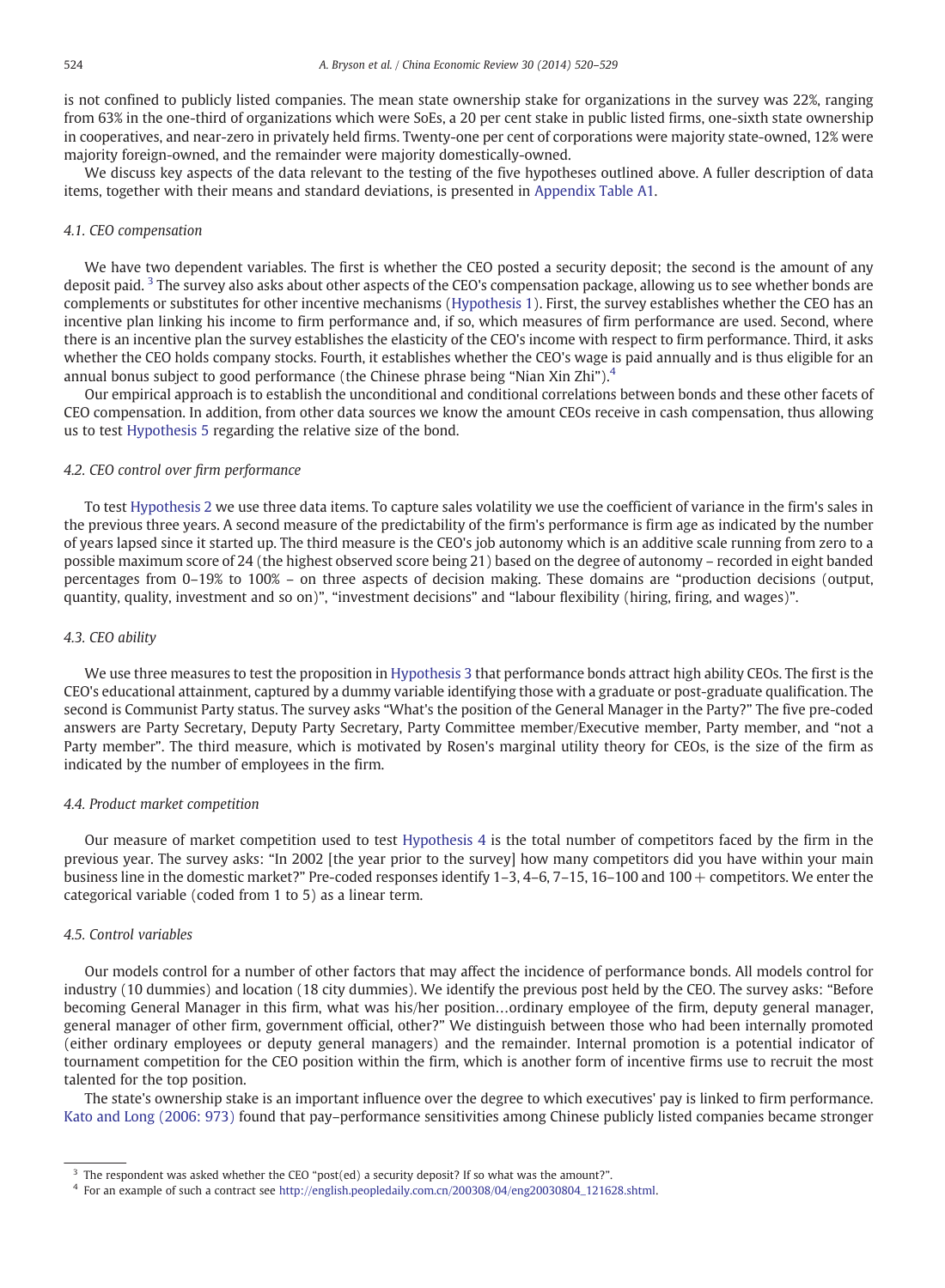<span id="page-5-0"></span>as the percentage of stock owned by the state falls. [Firth, Fung, and Rui \(2006\)](#page-9-0) found larger pay–performance sensitivities in privately-held as opposed to state-held publicly listed firms. Both results are consistent with the proposition that state ownership acts as a potential hindrance to the operation of market forces in the executive labour market. We therefore control for the percentage of the firm owned by the state and run separate analyses for state-owned and other enterprises.

# 5. Empirical approach

First we present some simple descriptive statistics for the incidence of performance bonds and their size. Then we run probit models estimating whether a CEO posts a performance bond or security deposit.<sup>5</sup>

The probit models contain the variables described in [Section 4](#page-3-0) and take the following form:

$$
PB_{if} = \beta_w Comp_{if} + \beta_y Ind_i + \beta_z X_f + \varepsilon_{fi}
$$
 (1)

where  $PB_{if}$  is a dummy identifying the payment of a performance bond by CEO *i* in firm f; Comp<sub>if</sub> is a vector of variables capturing the compensation package paid to CEO *i* in firm f; Ind<sub>i</sub> is the individual CEO demographic and job attribute; and  $X_f$  is thestructural firm attribute such as industry and location; epsilon is the error term and the betas are coefficients to be estimated. In practice, the absence of panel data means that we observe only one CEO per firm and so the  $i$  and  $f$  are non-separable. We test for the significance of individual variables and assess their quantitative importance using marginal effects.

The coefficient  $\beta_w$  indicates whether performance bonds and other performance incentives tend to coexist. A positive coefficient may indicate that they are typically complementary.6

Since the rest of the performance bond literature is confined to SoEs we run separate estimates for wholly state-owned firms, those with some state ownership and those with no state ownership to see whether correlates of performance bonds differ with ownership.

# 6. Results

Eleven per cent of CEOs in Chinese corporations posted performance bonds in 2003 [\(Table 1](#page-6-0)). The figure was 16% in SOEs and 10% in privately-owned firms.

[Table 2](#page-6-0) contains probit models estimating the probability that a CEO pays a performance bond. Model (1) is our baseline model: by dropping cases with missing data, we lose 37 observations from the total sample of 2400 firms. Model (2) introduces two variables relating to the product market the firm operates in, namely the number of competitors it faces and the coefficient of variance in sales over the previous three years. This results in the loss of a further 89 observations due to missing data. The remaining three models are identical to Model (2), but they are run on three sub-groups, namely firms with no state ownership (Model 3),firms with some state ownership (Model 4) and firms that are wholly state-owned (Model 5). All models are jointly statistically significant and the Pseudo- $R^2$  is typically in the range 0.16–0.21.

Identical estimates are presented in Appendix Table A2, except that it is an ordered probit where the outcome has the four ordered outcomes described in [Section 5](#page-3-0) above. We discuss the results in terms of the hypotheses described in [Section 3.](#page-2-0)

# Hypothesis 1. Bonds complement other managerial incentives

The blocks of three incentive contract variables are jointly highly statistically significant. Having an incentive plan linking CEO income to firm performance significantly increases the likelihood that the CEO will post a performance bond. The marginal effect indicates that the effect is quantitatively large, raising the probability of posting a bond by 9 percentage points. Replacing the single dummy variable for incentive plans with dummies identifying the firm performance metric used for the plan (not shown) we find that the effect is driven by plans which have profitability targets. Incentive plans with sales targets are not significantly associated with posting a bond. This is consistent with bonds being part of an incentive contract rewarding CEOs engaged in multiple tasks.7

Where CEOs had incentive plans linking their pay to firm performance the survey asked how much their income would increase with a 1 per cent increase in firm performance, and a separate question asked how much their income would fall with a 1 per cent fall in firm performance. Performance bonds were associated with a higher pay-for-performance sensitivity. A 1 per cent rise in the most important firm performance measure (usually profits or sales) led to a 4.2 per cent rise in CEO pay where the CEO posted a bond, compared to a 3.3 per cent rise where the CEO did not post a bond. Although the effect is not statistically significant at conventional levels ( $t = 1.48$ ), the difference is statistically significant for the second most important measure of firm performance  $(t = 1.81)$ . In the case of a 1 per cent decline in the most important measure of firm performance the consequent declines in CEO income were 5.0% and 3.7% respectively, a difference that is statistically significant at a 93 per cent confidence level.

<sup>5</sup> We also run ordered probits estimating the probability of a CEO paying no bond, a bond with a low value (less than 10,000 yuan), a sizeable bond (at least 10,000 yuan but less than 40,000 yuan) and a large bond (40,000 yuan or more). The results are very similar to those for the probit model. They can be found in the appendix.

 $6 \times 10^{-6}$  We use complementarity in the sense used by [Milgrom and Roberts \(1995\)](#page-9-0) such that doing more of X increases the returns to doing more of Y. A second, stronger test for complementarity of practices is to establish whether the combination of bonds and other incentive mechanisms has a greater impact on firm performance than deployment of a single incentive scheme. Unfortunately we lack the panel data permitting us to investigate this proposition.

 $^7$  Unlike sales targets, profit targets reward output increases and cost reductions, thus balancing incentives in the way one might anticipate where workers engage in multiple tasks [\(Holmström and Milgrom, 1991](#page-9-0)).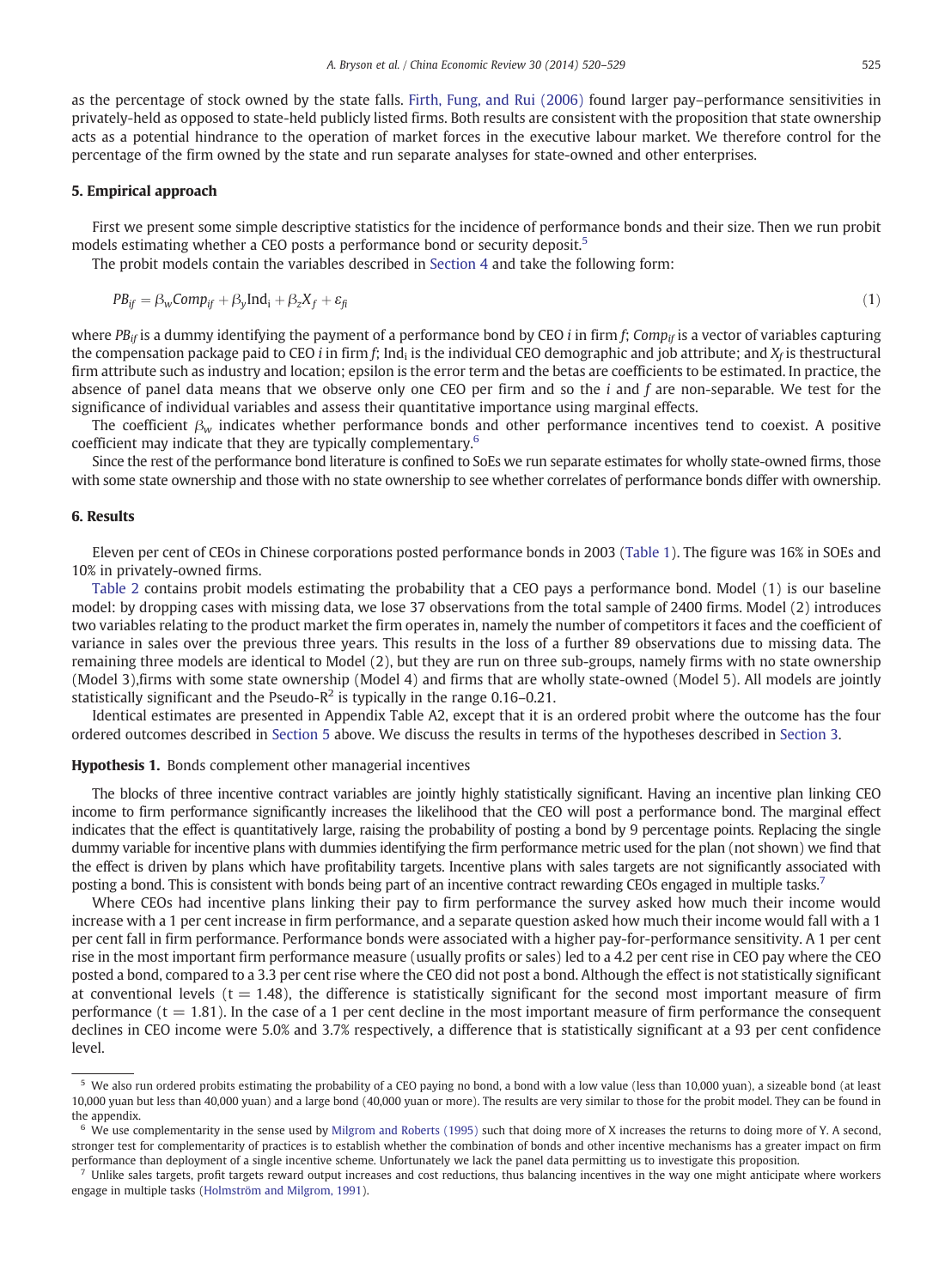# <span id="page-6-0"></span>Table 1

Incidence of performance bonds by ownership, 2003.

|                     | SOE    | Private | All    |
|---------------------|--------|---------|--------|
| Any bond            | 16%    | 10%     | 11%    |
| Size of bond (RMB): |        |         |        |
| Under 10k           | 9%     | 4%      | 5%     |
| 10k-39k             | 5%     | 3%      | 4%     |
| 40k or above        | 2%     | 3%      | 3%     |
| Median (RMB)        | 6000   | 10,000  | 10,000 |
| Mean (RMB)          | 14,615 | 38,308  | 30,183 |
| Observations        | 521    | 1868    | 2400   |

Notes: Figures are authors' calculations from the Investment Climate Survey of World Bank (China 2003).

Holding stock in the company and being paid annually – an arrangement which means the CEO is eligible for an annual bonus subject to good performance – are also positively correlated with posting bonds. In Model 1 of Table 2 they both increase the likelihood of paying a bond by around 3 percentage points.

These correlations are statistically significant in the whole economy model, although the association with annual contracts is only statistically significant at a 90 per cent confidence level. The effects of incentive contracts and stock holding are apparent in all three sub-samples. Taken together, these findings clearly indicate that bonds complement other CEO incentives and that this finding, which [Bai and Xu \(2005\)](#page-9-0) found for SoEs, is also apparent in the non-state sector of the economy.

# Hypothesis 2. Bond use is positively correlated with CEO control over firm performance

The negative coefficient on sales volatility is consistent with the principal–agent theory and the proposition that firms must compromise between offering incentives and insurance. So too is the positive coefficient on firm age. However, it is notable that these effects are only statistically significant in firms with no state ownership (Model 3). Indeed the sales volatility coefficient is "wrongly" signed – although not statistically significant – in firms with state ownership. It seems, therefore, that unpredictability in the product market environment – something one might expect to limit the use of performance bonds for CEOs – only does so where the principals in the firm are market-oriented.

However, the negative correlation between CEO autonomy in the job and posting bonds is not consistent with the principal– agent theory. This finding, which is only statistically significant where there is no state ownership, might suggest that firms are

#### Table 2

Probit estimates of the probability that a CEO posts a performance bond.

| Dependent variable: Whether CEO posts a<br>performance bond                                                                                                                                                                 | [1] Margins                                                                                                                                                              | [2] Margins                                                                                                                                                               | [3] Margins                                                                                                                                                     | [4] Margins                                                                                                                                       | [5] Margins                                                                                                                                          |
|-----------------------------------------------------------------------------------------------------------------------------------------------------------------------------------------------------------------------------|--------------------------------------------------------------------------------------------------------------------------------------------------------------------------|---------------------------------------------------------------------------------------------------------------------------------------------------------------------------|-----------------------------------------------------------------------------------------------------------------------------------------------------------------|---------------------------------------------------------------------------------------------------------------------------------------------------|------------------------------------------------------------------------------------------------------------------------------------------------------|
| CEO compensation:<br>Incentive plan linking pay to performance<br>Owns company stock<br>Paid under annual salary system                                                                                                     | $0.094***$ [7.02]<br>$0.032***$ [2.24]<br>$0.029*$ [1.85]                                                                                                                | $0.093***$ [6.88]<br>$0.032***$ [2.16]<br>$0.023$ [1.43]                                                                                                                  | $0.084***$ [5.84]<br>$0.026*$ [1.84]<br>$0.025$ [1.51]                                                                                                          | $0.139***$ [4.08]<br>$0.128***$ [2.58]<br>$0.014$ [0.32]                                                                                          | $0.164***$ [4.17]<br>$0.195***$ [2.84]<br>$0.003$ [0.05]                                                                                             |
| CEO characteristics:<br>Internal promotion<br>Has graduate degree<br>Communist Party membership: Non-member<br>Party secretary<br>Deputy Party secretary<br>Executive or committee member<br>Party member<br>Autonomy scale | $0.033***$ [2.61]<br>$-0.010$ [ $-0.57$ ]<br>Ref.<br>$0.090***$<br>[4.74]<br>$0.118***$<br>[4.66]<br>$0.064***$<br>[2.91]<br>$0.054***$<br>[2.83]<br>$-0.002$ ** [-2.07] | $0.033***$ [2.56]<br>$-0.013$ [ $-0.70$ ]<br>Ref.<br>$0.094***$<br>[4.87]<br>$0.116***$<br>[4.47]<br>$0.066***$<br>[2.92]<br>$0.054***$<br>[2.82]<br>$-0.002$ [ $-1.54$ ] | $0.015$ [1.08]<br>$-0.011$ [ $-0.55$ ]<br>Ref.<br>$0.083***$ [4.32]<br>$0.093***$<br>[3.07]<br>$0.074***$<br>[3.13]<br>$0.047***$ [2.52]<br>$-0.003***$ [-2.38] | $0.073***$ [2.30]<br>$-0.041$ [ $-0.80$ ]<br>Ref.<br>$0.052$ [0.82]<br>$0.113$ [1.60]<br>$-0.026$ [ $-0.39$ ]<br>$0.014$ [0.22]<br>$0.000$ [0.15] | $0.060$ [1.60]<br>$-0.037$ [ $-0.64$ ]<br>Ref.<br>$0.025$ [0.31]<br>$0.090$ [1.01]<br>$-0.043$ [ $-0.50$ ]<br>$0.015$ [0.17]<br>$-0.001$ [ $-0.33$ ] |
| Firm characteristics:<br>State-owned percentage<br>Size (1000 employees)<br>Age (years)<br>Number of competitors in main business line<br>Coefficient of variance in firm's sales, last 3 years<br>Pseudo-R2<br>Obs.        | $-0.000$ [ $-0.50$ ]<br>$0.004***$ [2.10]<br>$0.002***$ [3.84]<br>0.168<br>2363                                                                                          | $-0.000$ [ $-0.64$ ]<br>$0.003*$ [1.65]<br>$0.002***$ [3.54]<br>$-0.010^{**}$ [-2.15]<br>$-0.052**$ $\left[-2.15\right]$<br>0.176<br>2274                                 | $0.009$ [1.59]<br>$0.002***$ [3.73]<br>$-0.010^{**}$ [-1.97]<br>$-0.072$ <sup>*</sup><br>$[-2.59]$<br>0.208<br>1727                                             | $0.001$ [1.08]<br>$0.003$ [0.96]<br>$0.001$ [1.18]<br>$-0.009$ [ $-0.75$ ]<br>$0.019$ [0.34]<br>0.164<br>530                                      | $0.004$ [1.50]<br>$0.001$ [0.86]<br>$-0.010$ [ $-0.72$ ]<br>$0.095$ [1.50]<br>0.155<br>413                                                           |

Notes: Estimates are authors' calculations based on the Investment Climate Survey of World Bank (China 2003).

Model 1: Baseline model. All models incorporate industry and city dummies.

Model 2:  $M1$  + product market characteristics.

Models 3–5: M2 for sub-groups where state ownership is zero (M3), partial (M4) and complete (M5).

z-Statistics in brackets.

\*\*\*  $p < 0.01$ .

\*\*  $p < 0.05$ .

\*  $p < 0.1$ .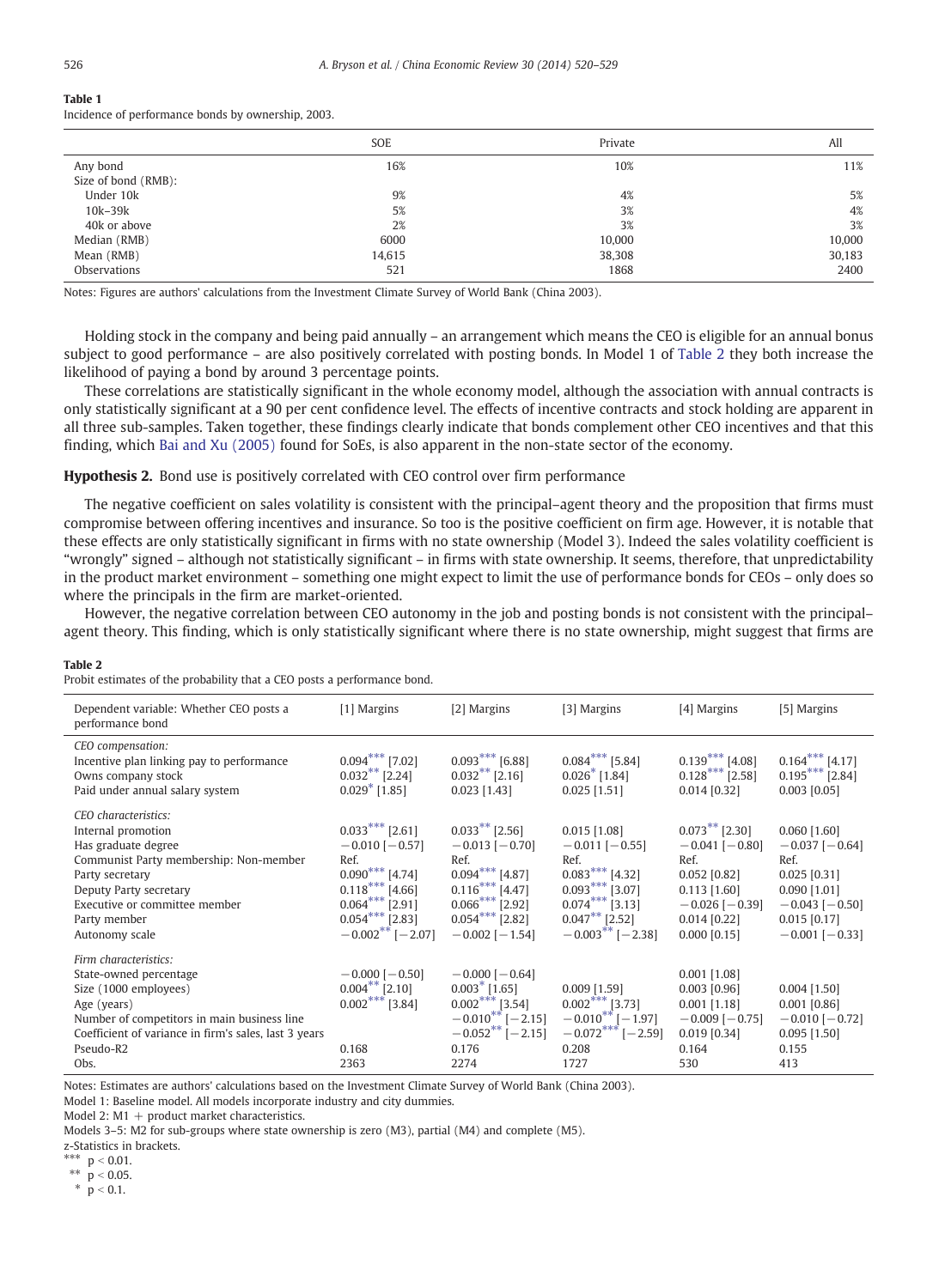<span id="page-7-0"></span>able to use their bargaining power to insist on stiff sanctions for poorly performing CEOs, even in circumstances where the CEO may have limited ability to influence firm performance. Alternatively, limited CEO autonomy and the requirement to post a bond may both indicate mistrust in the CEO on the part of the firm, something we do not observe.

# Hypothesis 3. Bonds are positively correlated with CEO ability

The evidence regarding the links between bonds and CEO ability is mixed. There is no correlation with educational attainment. The association with firm size is positive and statistically significant, as we might have anticipated if, as Rosen argues, the most talented CEOs run the largest firms, but the coefficient is relatively small and is only statistically significant in Models (1) and (2) which call on the full sample of all firms. As anticipated, there is a positive association between bonds and the CEO's position in the Communist Party hierarchy. This association is only statistically significant in firms with no state ownership, suggesting that it is only private sector firms who are willing or able to use CEO Communist Party status as an indicator of CEO quality.<sup>8</sup> There is also a positive association between paying a bond and being recruited from within the firm. If internal promotion is an indicator of tournament-like competitions for the CEO job, this may also be consistent with bonds being used to recruit the most able candidates. An alternative interpretation, which is more consistent with Hypothesis 3, is that CEOs accept bonded positions if they know the firm well and can thus predict its future performance with some confidence.

# Hypothesis 4. Bonds are negatively correlated with market competition

As anticipated, bonds are less prevalent in firms facing intense market competition, as indicated by the number of competitors the firm faces. The effect is only statistically significant in firms with no state ownership.<sup>9</sup>

# Hypothesis 5. Bonds will be modest relative to overall CEO compensation

The performance bonds' mean (median) value is equivalent to 215 (71) per cent of the mean (median) wage of workers at the time of the survey, or 14 (6) per cent of the cash compensation received by the CEO of a listed corporation ([Table 1\)](#page-6-0).<sup>10</sup> These values are perhaps larger than we suggested might be the case in Hypothesis 5.

# 7. Conclusions

Performance bonds are prominent in the theoretical literature where they are considered an efficient way of tackling principal–agent problems by ensuring that the threat of personal financial loss can align agent's interests with those of the principal, and can aid in the selection of the right managerial talent. Until now, the only empirical evidence on their use comes from studies of China's state owned enterprises in the 1980s. For the first time this paper considers the role of performance bonds, or security deposits, using representative enterprise data for a whole economy. We have shown that they were still widely used in Chinese corporations at the beginning of the 21st Century. Indeed, they are just as likely to be used in private sector firms as they are in the state-owned enterprises where they were most common in the 1980s, consistent with bonds diffusing across firms as would other successful mechanisms for incentivising executives.

The security deposits required by firms were moderately large relative to CEOs' annual cash compensation, averaging around 6% of CEO compensation. But it is arguable that they are not so large as to discourage potentially able but budget-constrained applicants from taking up CEO posts. Contrary to claims in the early empirical literature, we find that performance bonds are complementary to other means of incentivizing CEOs: those who post bonds are also more likely to have their pay linked to firm performance, the sensitivity of their pay to performance is greater, and they are more likely to be eligible for annual bonus payments. Larger bonds are also associated with CEO stockholding. The complementarity between bonds and other incentive mechanisms such as bonuses and stock holding is consistent with optimal reward structures for multi-tasking agents.

Consistent with the principal–agent theory bonds are negatively associated with firm sales volatility. Those CEOs posting bonds are higher in the Communist Party ranks, were promoted from within – perhaps via tournaments – and run larger firms, findings consistent with the use of bonds as incentives to attract and retain the most able workers. However, although state-owned enterprises are just as likely as privately owned ones to use bonds in CEO contracts, some of these theoretical predictions which assume profit-maximising firms do not hold where the state has an ownership stake, pointing to the value of distinguishing between firms according to their ownership.

<sup>&</sup>lt;sup>8</sup> Another possibility is that CEOs with a party background are perceived by private firms as more "bureaucratic" and, as such, may be more amenable to adopting a profit maximising orientation if they have to post a bond. We thank Simon Kirby for this suggestion.

 $9$  [Groves et al. \(1995\)](#page-9-0) argue that bonds were more likely to be used in poorer performing enterprises. [Shirley and Xu \(2001: 186](#page-9-0)–187) find support for this proposition among SoEs in the 1980s. To test this proposition we added lagged performance values to the right hand side of our equations. First we incorporated measures of added value per employee — the level in 1999 and change in value added over the period 2002–1999. These variables were not statistically significant. Then we estimated similar equations replacing added value with the return on capital in 2000 and change in the return on capital between 2002 and 2000. These variables were positive and, in some equations, statistically significant. So, if anything, we see bond usage in firms with improving rates of return on capital. Whether this is as a result of bonds, or whether this is a precondition leading to bond use is hard to say since we do not know when bonds were first introduced.

<sup>&</sup>lt;sup>10</sup> Average worker wages are taken from China's Statistical Yearbook. The cash compensation of CEOs is taken from CSMAR accounting data for publicly listed companies. In obtaining these comparisons we remove one outlier value for the bond in the World Bank data which is nine times larger than the next highest value.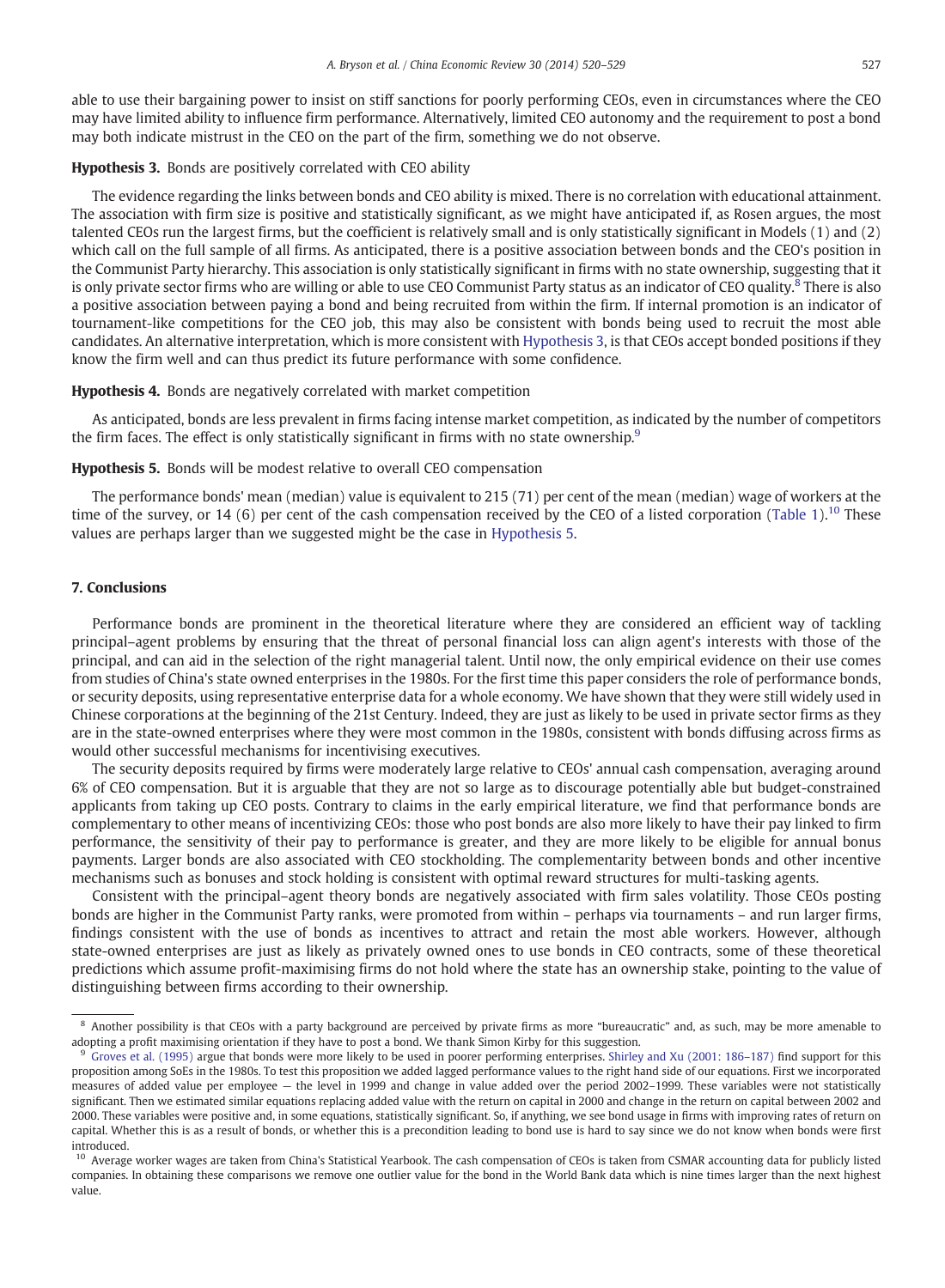As the Chinese economy develops it is possible that bonds will be phased out if firms are able to rely on the market to provide clear signals about managerial talent and if the economy adopts global norms of CEO payment via stock options and long-term incentive plans. It is equally possible that bonds will continue to play an important role in the executive labour market in China for two reasons. First, it seems that bond usage is no longer confined to the SoEs where they were originally adopted, suggesting that this is a practice that is proving valuable in a variety of settings. Second, and allied to this, the trust-based relationships encapsulated in the Chinese concept of guanxi, often used to underpin transactions in traditional Chinese settings, are liable to come under greater pressure with the switch to a modern industrial economy and dominance of market-based relationships. Performance bonds may help substitute for the absence of guanxi in the future.

# Appendix A

# Appendix Table A1

Descriptive statistics.

l.

| Variable                                                                    | Mean   | Std. Dev. | Min              | Max            | Obs  |
|-----------------------------------------------------------------------------|--------|-----------|------------------|----------------|------|
| Dependent variable                                                          |        |           |                  |                |      |
| Whether CEO posts a performance bond                                        | 0.115  | 0.319     | $\boldsymbol{0}$ | $\mathbf{1}$   | 2363 |
| Size of the performance bond (under 10,000; 10,000 to 40,000; 40,000 above) | 0.201  | 0.628     | $\overline{0}$   | 3              | 2350 |
| CEO compensation:                                                           |        |           |                  |                |      |
| Incentive plan linking pay to performance                                   | 0.279  | 0.449     | $\overline{0}$   | $\mathbf{1}$   | 2363 |
| Owns company stock                                                          | 0.296  | 0.457     | $\overline{0}$   | $\mathbf{1}$   | 2363 |
| Paid under annual salary system                                             | 0.193  | 0.395     | $\boldsymbol{0}$ | $\mathbf{1}$   | 2363 |
| Internal promotion                                                          | 0.355  | 0.479     | $\Omega$         | $\mathbf{1}$   | 2363 |
|                                                                             |        |           |                  |                |      |
| CEO characteristics:                                                        |        |           |                  |                |      |
| Has graduate degree                                                         | 0.830  | 0.375     | $\boldsymbol{0}$ | $\mathbf{1}$   | 2363 |
| Communist Party membership: Non-member                                      | 0.326  | 0.469     | $\boldsymbol{0}$ | $\mathbf{1}$   | 2363 |
| Party secretary                                                             | 0.223  | 0.416     | $\theta$         | $\mathbf{1}$   | 2363 |
| Deputy Party secretary                                                      | 0.066  | 0.249     | $\mathbf{0}$     | $\mathbf{1}$   | 2363 |
| Executive or committee member                                               | 0.125  | 0.331     | $\mathbf{0}$     | $\mathbf{1}$   | 2363 |
| Party member                                                                | 0.244  | 0.429     | $\mathbf{0}$     | $\mathbf{1}$   | 2363 |
| Autonomy scale                                                              | 16.312 | 5.133     | $\overline{0}$   | 21             | 2363 |
| Firm characteristics:                                                       |        |           |                  |                |      |
| State-owned percentage                                                      | 21.599 | 39.985    | $\boldsymbol{0}$ | 100            | 2363 |
| Size ('000s of employees)                                                   | 0.545  | 2.830     | $\mathbf{1}$     | 70             | 2363 |
| Age (years)                                                                 | 14.901 | 14.341    | $\overline{2}$   | 52             | 2363 |
| Number of competitors in main business line                                 | 3.819  | 1.357     | $\mathbf{1}$     | 5              | 2291 |
| Coefficient of variance in firm's sales, last 3 years                       | 0.327  | 0.288     | $\overline{0}$   | $\overline{2}$ | 2343 |
|                                                                             |        |           |                  |                |      |
| Dummy variables                                                             |        |           | $\boldsymbol{0}$ | $\mathbf{1}$   |      |
| Industry sector: Clothing                                                   | 0.148  | 0.355     | $\overline{0}$   |                | 2363 |
| Food                                                                        | 0.028  | 0.164     |                  | $\mathbf{1}$   | 2363 |
| Metals and machinery                                                        | 0.067  | 0.250     | $\mathbf{0}$     | $\mathbf{1}$   | 2363 |
| Electronics                                                                 | 0.221  | 0.415     | $\boldsymbol{0}$ | $\mathbf{1}$   | 2363 |
| Chemicals and pharmaceuticals                                               | 0.040  | 0.196     | $\overline{0}$   | $\mathbf{1}$   | 2363 |
| IT services                                                                 | 0.085  | 0.280     | $\theta$         | $\mathbf{1}$   | 2363 |
| Telecommunications                                                          | 0.003  | 0.054     | $\mathbf{0}$     | $\mathbf{1}$   | 2363 |
| Accounting and finance                                                      | 0.066  | 0.248     | $\mathbf{0}$     | $\mathbf{1}$   | 2363 |
| Advertising and marketing                                                   | 0.064  | 0.245     | $\mathbf{0}$     | $\mathbf{1}$   | 2363 |
| Other services                                                              | 0.113  | 0.316     | $\mathbf{0}$     | $\mathbf{1}$   | 2363 |
| Auto and auto components                                                    | 0.166  | 0.372     | $\mathbf{0}$     | $\mathbf{1}$   | 2363 |
| City: Benxi                                                                 | 0.042  | 0.200     | $\boldsymbol{0}$ | $\mathbf{1}$   | 2363 |
| Changchun                                                                   | 0.063  | 0.243     | $\overline{0}$   | $\mathbf{1}$   | 2363 |
| Changsha                                                                    | 0.063  | 0.243     | $\boldsymbol{0}$ | $\mathbf{1}$   | 2363 |
| Chongqing                                                                   | 0.063  | 0.244     | $\overline{0}$   | $\mathbf{1}$   | 2363 |
| Dalian                                                                      | 0.042  | 0.200     | $\mathbf{0}$     | $\mathbf{1}$   | 2363 |
| Guiyang                                                                     | 0.058  | 0.235     | $\mathbf{0}$     | $\mathbf{1}$   | 2363 |
| Haerbin                                                                     | 0.063  | 0.244     | $\overline{0}$   | $\mathbf{1}$   | 2363 |
| Hangzhou                                                                    | 0.042  | 0.201     | $\mathbf{0}$     | $\mathbf{1}$   | 2363 |
| Jiangmen                                                                    | 0.041  | 0.199     | $\boldsymbol{0}$ | $\mathbf{1}$   | 2363 |
| Kunming                                                                     | 0.060  | 0.237     | $\boldsymbol{0}$ | $\mathbf{1}$   | 2363 |
| Lanzhou                                                                     | 0.063  | 0.243     | $\overline{0}$   | $\mathbf{1}$   | 2363 |
| Nanchang                                                                    | 0.061  | 0.240     | $\overline{0}$   | $\mathbf{1}$   | 2363 |
| Nanning                                                                     | 0.062  | 0.242     | $\boldsymbol{0}$ | $\mathbf{1}$   | 2363 |
| Shenzhen                                                                    | 0.042  | 0.201     | $\boldsymbol{0}$ | $\mathbf{1}$   | 2363 |
| Wenzhou                                                                     | 0.042  | 0.200     | $\overline{0}$   | $\mathbf{1}$   | 2363 |
| Wuhan                                                                       | 0.063  | 0.244     | $\overline{0}$   | $\mathbf{1}$   | 2363 |
| Xian                                                                        | 0.063  | 0.244     | $\mathbf{0}$     | $\mathbf{1}$   | 2363 |
| Zhengzhou                                                                   | 0.063  | 0.244     | $\Omega$         | $\mathbf{1}$   | 2363 |

Notes: Figures are authors' calculations from the Investment Climate Survey of World Bank (China 2003).